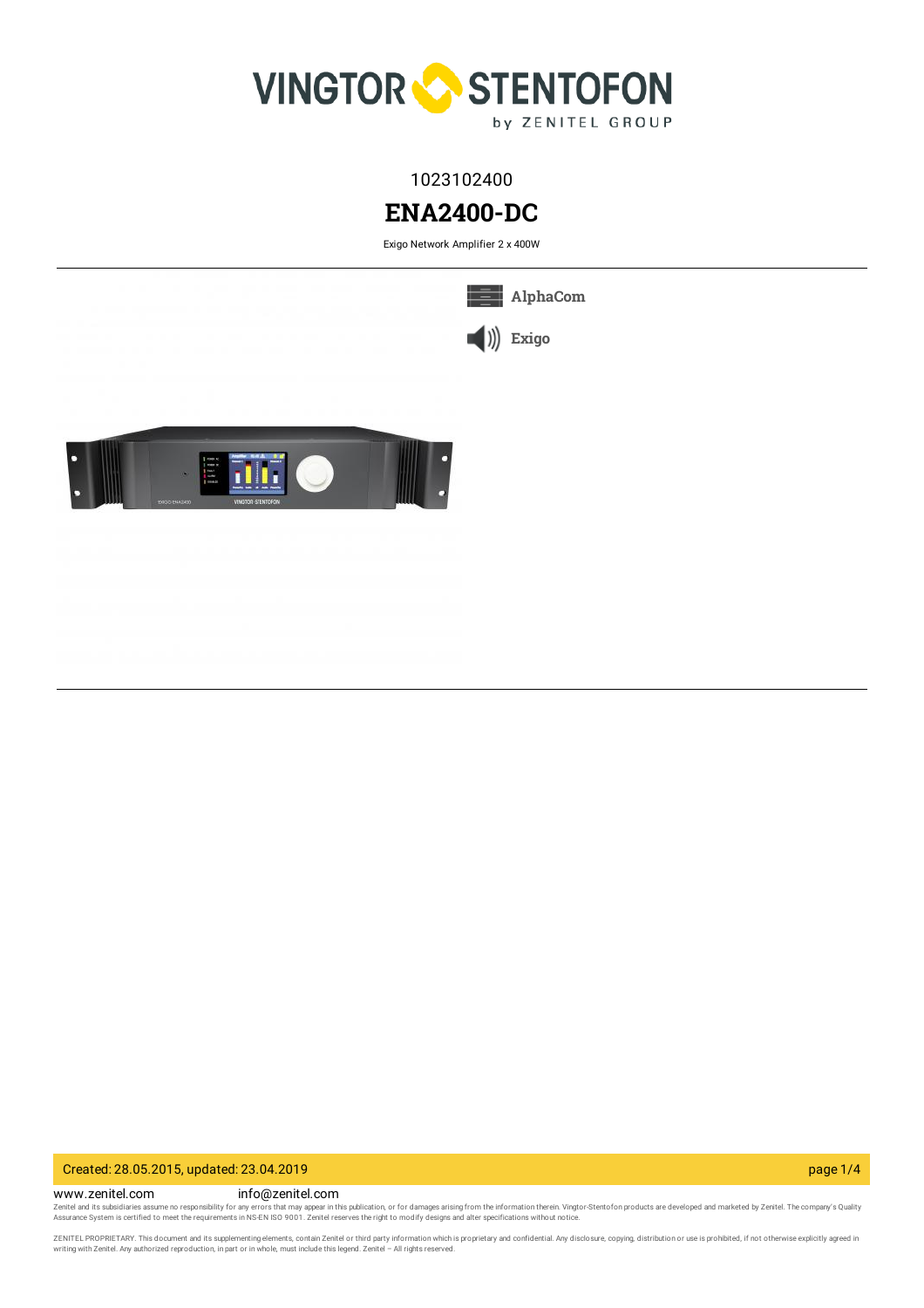## **DESCRIPTION**

- 2x 400 watt continuous effect
- Power efficient class D technology
- 48 VDC power
- Redundant Ethernet connections
- Digital audio processing, equalizer and audio delay
- Loudspeaker line monitoring
- Input for backup amplifier
- Tick tone generator
- 6 configurable control outputs
- 6 configurable control inputs

The Exigo Network Amplifier is designed for use in marine, offshore and other demanding environments. The amplifier utilizes state-of-the-art class D amplifier technology to ensure high power efficiency and superb audio quality.

The Exigo Network Amplifier is part of the Exigo PA/GA system, which is based on standard Ethernet network and digital processing. Each amplifier has two network connections, allowing for redundant cabling between the amplifier and the network. Using standard network equipment also allows for a much wider selection of standard network equipment.

The digital audio processing and maintenance of the amplifier is done with the embedded CPU and DSP. These components allow the amplifier to do advanced audio processing such as automatic gain control and equalizing while also maintaining a robust connection to the system controllers.

The complete amplifier is self-monitoring and this includes advanced monitoring of the speaker lines and internal system. The audio output channels can be monitored for line faults such as shorts, ground faults and large load changes. In addition, up to 10 intelligent Line End Transponders (ELTSI) can be placed on the speaker lines for additional accuracy in the line monitoring. The amplifier also monitors control inputs, power supplies, temperature, network connections and every other components required for operation of essential services. Faults will be reported to the system controller, but will also be indicated locally on the amplifier.

The amplifier operates from a 48 VDC supply and is designed to survive minor interruptions on the power supply.

The amplifier's configurable control inputs/outputs and audio inputs can be used locally by the amplifier (e.g. for PTT and audio from a handheld microphone) or can be controlled by the system (e.g. audio input for background music).

## **SPECIFICATIONS**

#### **MECHANICAL**

| Dimensions (HxWxD)    | 87 x 482 x 390 mm                                                                                                      |
|-----------------------|------------------------------------------------------------------------------------------------------------------------|
| Weight                | 13.5 kg                                                                                                                |
| Shipping Weight       | $15$ kg                                                                                                                |
| Mounting              | 19" Rack, 2HU                                                                                                          |
| Color                 | Black                                                                                                                  |
| <b>USER INTERFACE</b> |                                                                                                                        |
| Display               | 3.5" QVGA Color TFT LCD                                                                                                |
| Button                | Rotary selector button with push-to-select                                                                             |
| Indicators            | Power, Fault, Disabled                                                                                                 |
| <b>ENVIRONMENTAL</b>  |                                                                                                                        |
| Operating temperature | -15 °C to +55 °C                                                                                                       |
| Operating humidity    | 15% to 95% (non-condensing)                                                                                            |
| Storage temperature   | -40°C to +70°C                                                                                                         |
| Storage humidity      | 10% to 95% (non-condensing)                                                                                            |
| Air pressure          | 700 hPa to 1300 hPa                                                                                                    |
| IP rating             | $IP-32$                                                                                                                |
| <b>ELECTRICAL</b>     |                                                                                                                        |
| Connector             | Pluggable and lockable terminal                                                                                        |
| Nominal voltage       | 48 Vdc, Vmin 40 Vdc, Vmax 63 Vdc                                                                                       |
| Power consumption     | Idle: $\leq$ 30 W Full power: $\leq$ 1050 W                                                                            |
|                       | * Power consumption calculated with continious 6A 800 watt load on outputs, 10 LET units, all control I/O<br>activated |

# Created: 28.05.2015, updated: 23.04.2019 page 2/4

www.zenitel.com info@zenitel.com Zenitel and its subsidiaries assume no responsibility for any errors that may appear in this publication, or for damages arising from the information therein. Vingtor-Stentofon products are developed and marketed by Zenite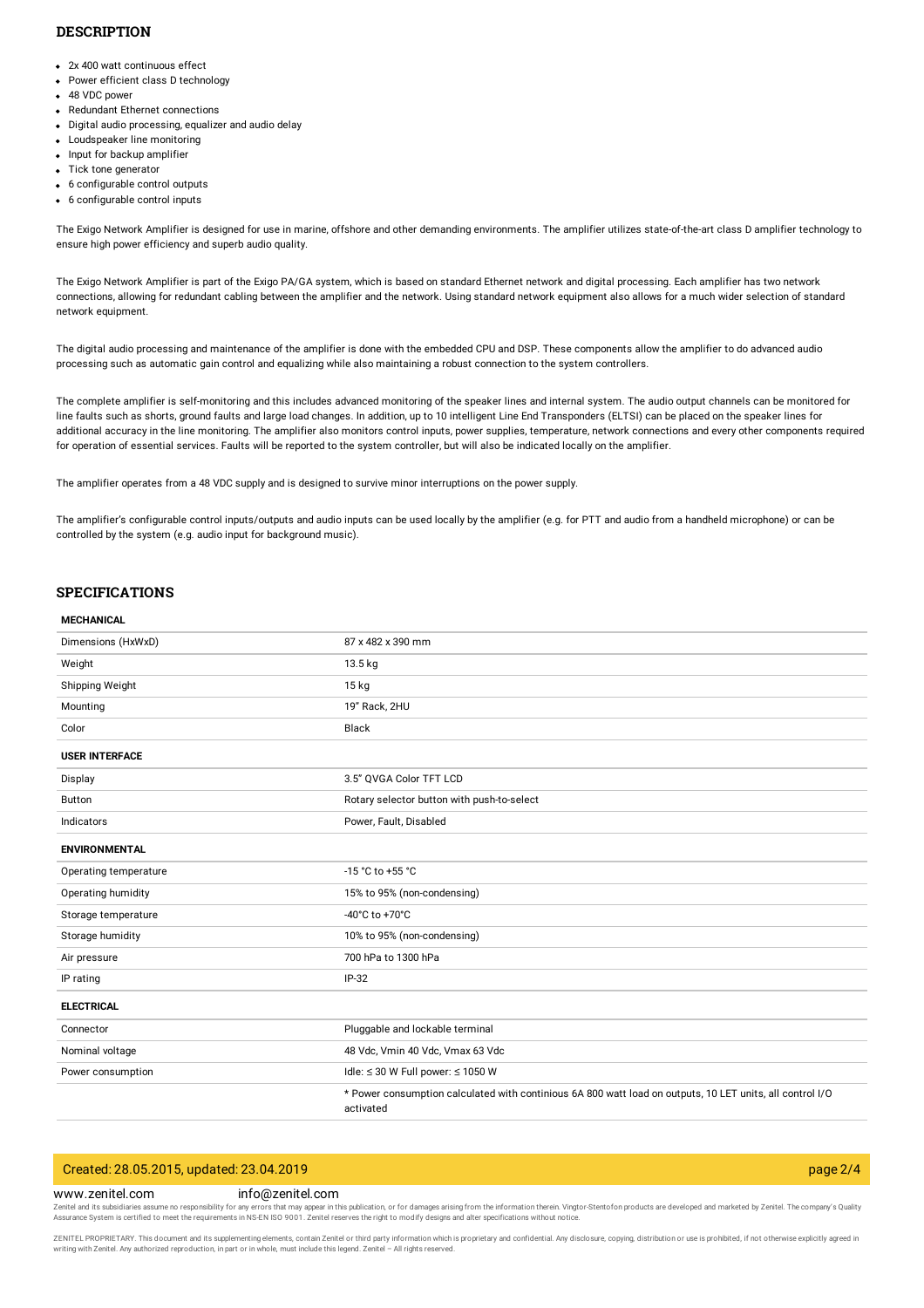| <b>AUDIO OUTPUTS</b> |
|----------------------|
|                      |

| Output power (100V/70V)                   | 2 x 400 Watt GA power, continuous @ 55 °C                                                                     |
|-------------------------------------------|---------------------------------------------------------------------------------------------------------------|
| 25V (8 ohm) output                        | 2 x 50 watt alarm, continuous @ 50 °C                                                                         |
| Output line                               | 100 volt, 70 volt and 8 Ohm                                                                                   |
| Frequency response                        | 200 Hz to 20 kHz ±3 dB                                                                                        |
| Audio codec                               | G711, G722, PCM L16/48kHz                                                                                     |
| SNR                                       | 86 dB in test-modus, A-weighted noise                                                                         |
| <b>THD</b>                                | < 0.5% @ 1 kHz                                                                                                |
| Rated load resistance                     | 100V: 25 Ω, 70V: 12,5 Ω, 25V: 25 Ω                                                                            |
| Rated load capacitance                    | 470 nF                                                                                                        |
| <b>NETWORK</b>                            |                                                                                                               |
| Ethernet                                  | 2 x 10BASE-T, 100BASE-TX, Auto negotiation, Auto MDIX                                                         |
| Protocols                                 | Protocols IPv4 (with DiffServ), TCP, UDP, HTTPS, TFTP, RTP, DHCP, SNMP, STENTOFON CCoIP®, NTP                 |
| <b>LAN Protocols</b>                      | VLAN(IEEE 802.1pq), Network Access Control (IEEE 802.1x), STP (IEEE 802.1d)                                   |
| Management and operation                  | HTTP/HTTPS (Web configuration) DHCP and static IP Remote automatic software upgrade Centralized<br>monitoring |
| <b>LINE INPUT</b>                         |                                                                                                               |
| Frequency response                        | 80 Hz - 20 kHz                                                                                                |
| Audio codec                               | G711, G722, PCM L16/48kHz                                                                                     |
| Nominal input level                       | 100 mVRMS - 1 VRMS                                                                                            |
| SNR                                       | 80 dB                                                                                                         |
| <b>CMRR</b>                               | 45 dB                                                                                                         |
| Input impedance                           | 600 $\Omega$ / 10 k $\Omega$ (selectable)                                                                     |
| <b>MICROPHONE INPUT</b>                   |                                                                                                               |
| Frequency response                        | 80 Hz - 20 kHz                                                                                                |
| Audio codec                               | G711, G722, PCM L16/48kHz                                                                                     |
| Nominal input level                       | $1$ mVRMS $-100$ mVRMS                                                                                        |
| SNR                                       | 80 dB                                                                                                         |
| <b>CMRR</b>                               | 45 dB                                                                                                         |
| Input impedance                           | 600 $\Omega$ / 10 k $\Omega$ (selectable)                                                                     |
| Phantom supply (optional)                 | 12 VDC ±10% @ 15 mA (IEC 61938, P12)                                                                          |
| <b>CONTROL INPUTS AND CONTROL OUTPUTS</b> |                                                                                                               |
| Control Inputs                            | 6                                                                                                             |
| Type                                      | Closing contact, monitored                                                                                    |
| Control Outputs                           | 6                                                                                                             |
| Relay outputs: (COM, NO,NC)               | Max recommended levels: 3A, 100Vdc, 125Vac, switching 60W/125VA                                               |
| 24 V outputs                              | 24 VDC ±10%, 200 mA, monitored                                                                                |
| Fault relay                               | $\mathbf{1}$                                                                                                  |
| Relay outputs: (COM, NO,NC)               | Max recommended levels: 3A, 100Vdc, 125Vac, switching 60W/125VA                                               |
| <b>CERTIFICATIONS</b>                     |                                                                                                               |
| Immunity                                  | EN 60945, EN 50130-4, EN 61000-6-1, EN 61000-6-2, EN 55103-2                                                  |
| Emissions                                 | EN 60945, EN 61000-6-3, EN 61000-6-4                                                                          |
| Safety                                    | EN 60065, EN 62368-1, IEC 60529                                                                               |

## Created: 28.05.2015, updated: 23.04.2019 page 3/4

www.zenitel.com info@zenitel.com

Zenitel and its subsidiaries assume no responsibility for any errors that may appear in this publication, or for damages arising from the information therein. Vingtor-Stentofon products are developed and marketed by Zenite